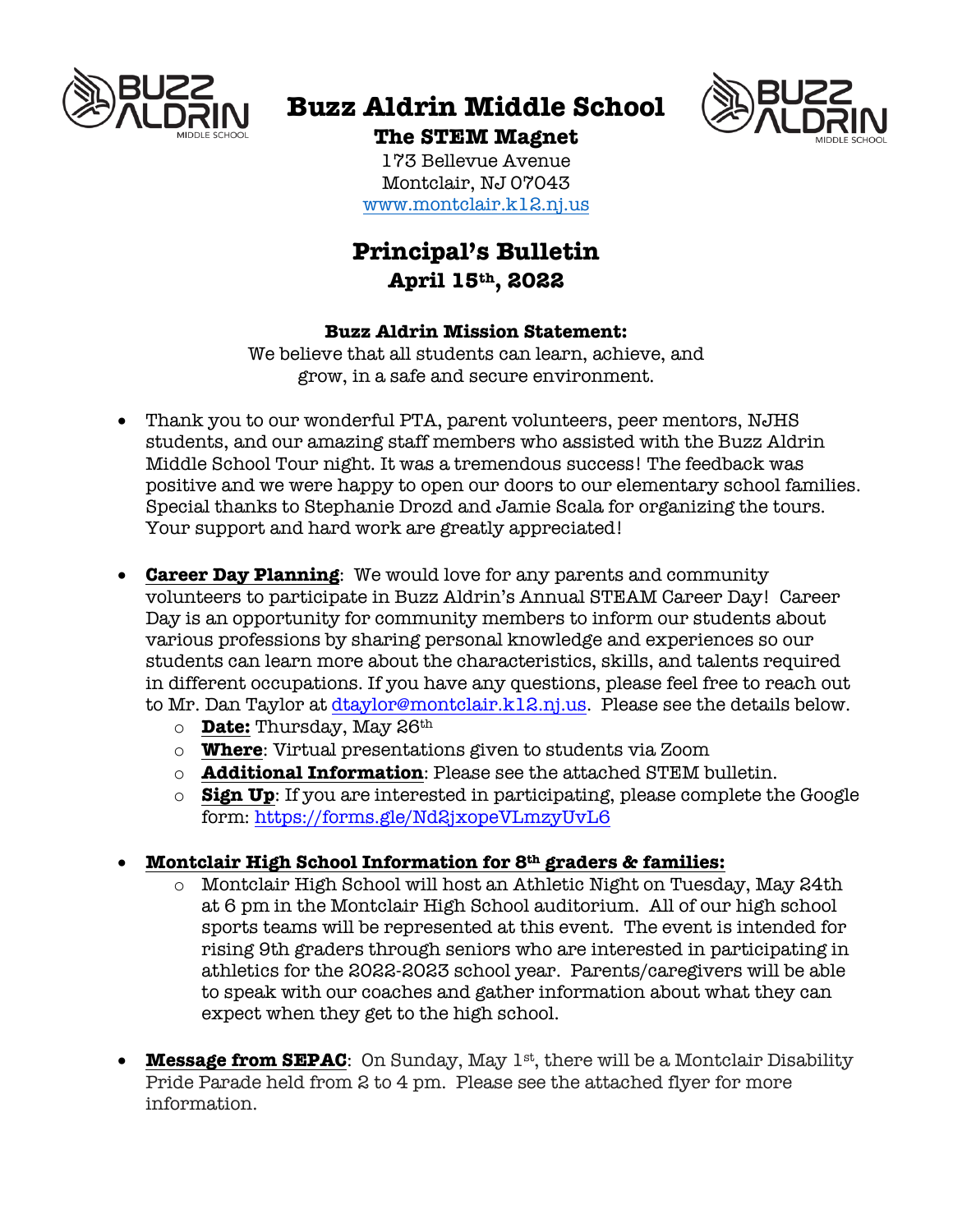## • **Important Information for Parents:**

- o Please speak with your child about his/her/their behavior both in school and uptown. Several local businesses located near the school have reached out urging parents to speak with their children about their conduct and behavior.
- $\circ$  We are instilling behavior contracts for all three grade levels. Students must maintain appropriate behavior in school to be able to attend field trips/school events.
- $\circ$  Please visit the district website for the updated COVID-19 guidelines. It is located on the homepage under COVID-19 School Year 2021-2022.
- **MFEE Update**: MFEE is gearing up for its next big community event: ShowUS Montclair. In 2018, we hosted a **ShowDOWN**, a talent show with a competitive twist. In 2020, we decided to **ShowUP**, bringing us together virtually for a much-needed night of talent, laughter, and togetherness. And now in 2022, it's time to **ShowUS** all the talent that's been hiding right in our midst. On April 30th, we will be inviting the whole town to gather outside at Lackawanna Plaza for a fun evening filled with talented performers and storytellers.
- **District Devices**: We are no longer issuing loaner Chromebooks to students. Students will be responsible for bringing their own charged devices to school. Chromebooks are the only items we are accepting for parent drop-offs. Additionally, we are not accepting parent drop-offs for any items other than Chromebooks.
- Today marks the first day of Passover. Passover is a Jewish holiday that celebrates the Exodus, when Israelites were liberated from slavery in Egypt. Passover is an eight-day holiday honored on the first day through a seder, celebrated with families and friends. Chag Pesach Sameach to all those who celebrate!
- Today also marks Good Friday, the Friday before Easter Sunday. This holiday is observed by Christians around the world. Good Friday is a somber holiday that commemorates the execution of Jesus Christ. Following Good Friday, is Easter Sunday. Easter Sunday is a Christian celebration that honors Christ's resurrection. Happy Easter to all those who celebrate!
- I wish all of our staff, students, and families and wonderful Spring break!

#### **Next Week's Schedule of Days**

- Monday, April  $25<sup>th</sup> F$  Day
- Tuesday, April  $26^{th}$  A Day
- Wednesday, April  $27<sup>th</sup>$  B Day
- Thursday, April  $28<sup>th</sup>$  C Day
- Friday, April  $29<sup>th</sup>$  D Day